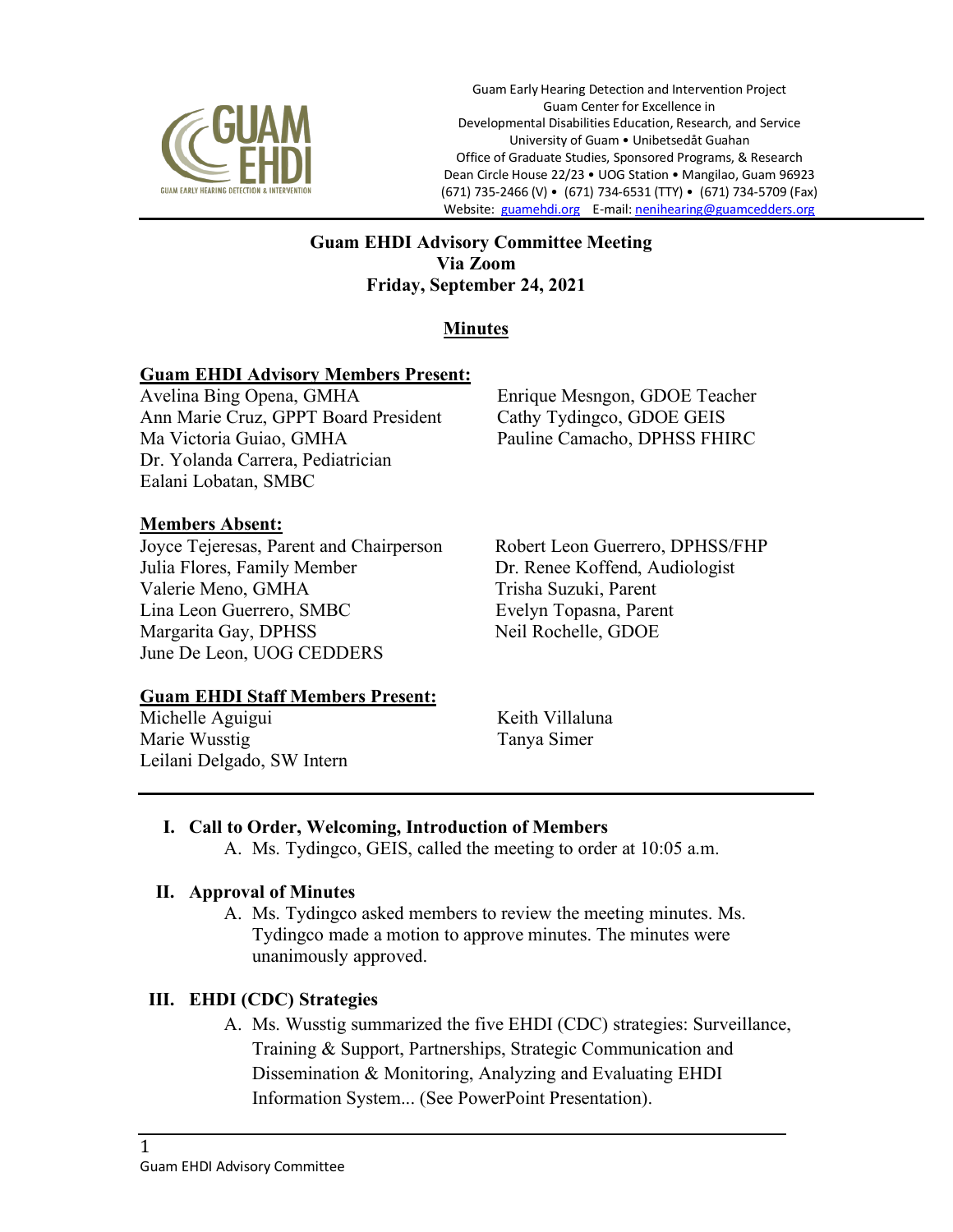

Guam Early Hearing Detection and Intervention Project Guam Center for Excellence in Developmental Disabilities Education, Research, and Service University of Guam • Unibetsedåt Guahan Office of Graduate Studies, Sponsored Programs, & Research Dean Circle House 22/23 • UOG Station • Mangilao, Guam 96923 (671) 735-2466 (V) • (671) 734-6531 (TTY) • (671) 734-5709 (Fax) Website: guamehdi.org E-mail: nenihearing@guamcedders.org

- B. Ms. Simer presented the percentage of Initial Screening data for each birthing site (GMHA and Sagua Mañagu): GMHA – **January 2021** 97% were screened, 5% referral rate; **February** 99% were screened, 5% referral rate; **March** 98% were screened, 5% referral rate; **April** 97% were screened, 6% referral rate; **May** 98% were screened, 10% referral rate; **June** 98% were screened, 7% referral rate; **July** 86% were screened, 5% referral rate. SMBC – **January 2021** 100% were screened, 18% referral rate; **February** 90% were screened, 0% referral rate; **March** 100% were screened, 4% referral rate; **April** 96% were screened, 4% referral rate; **May** 100% were screened, 12% referral rate; **June** 94% were screened, 6% referral rate; **July** 93% were screened, 0% referral rate.
- C. Outpatient Rescreen: GMHA **January 2021**: 8 needed and 8 rescreened; **February**: 8 needed, 6 rescreened, 1 pending, and 1 refuse; **March**: 8 needed, 6 rescreened, and 2 pending; **April**: 9 needed, 4 rescreened, 4 pending, and 1 relocated; **May**: 14 needed, 13 rescreened, and 1 relocated; **June**: 13 needed, 10 rescreened, 2 pending, and 1 relocated; **July**: 8 needed, 5 rescreened, and 3 pending. SMBC – **January 2021**: 4 needed, 2 rescreened, and 2 LTFU; **February**: 0 needed; **March**: 1 needed and 1 rescreened; **April**: 1 needed and 1 rescreened; **May**: 3 needed and 3 rescreened; **June**: 1 needed and 1 rescreened; **July**: 0 needed.
- D. Referred for DAE **January 2021 – July 2021** 6 referred,1 received DAE, 1 DAE 3mo. of age, and 5 who didn't receive still pending.
- E. High-Risk rescreen by 6 mo. of age: Risk factor **January 2021**: 2 needed and 2 LTFU. **February**: 7 needed, 2 rescreened and 5 LTFU. **March**: 1 needed and 1 rescreened. **April**: 7 needed, 6 pending, and 1 LTFU. **May**: 3 needed, 1 pending, and 2 LTFU. **June**: 5 needed, 2 rescreened, 2 pending, and 1 LTFU. **July**: 11 needed, 4 rescreened, and 7 pending.
- F. Ms. Aguigui gave updates on CDC EHDI grant ending on June 30, 2021. DPHSS is not ready to assume the responsibility with the data system. A contract with DPHSS for Guam CEDDERS to continue maintaining the database for another year until June 2022 is in the process of getting signed.

## **IV. Fitme (HRSA)**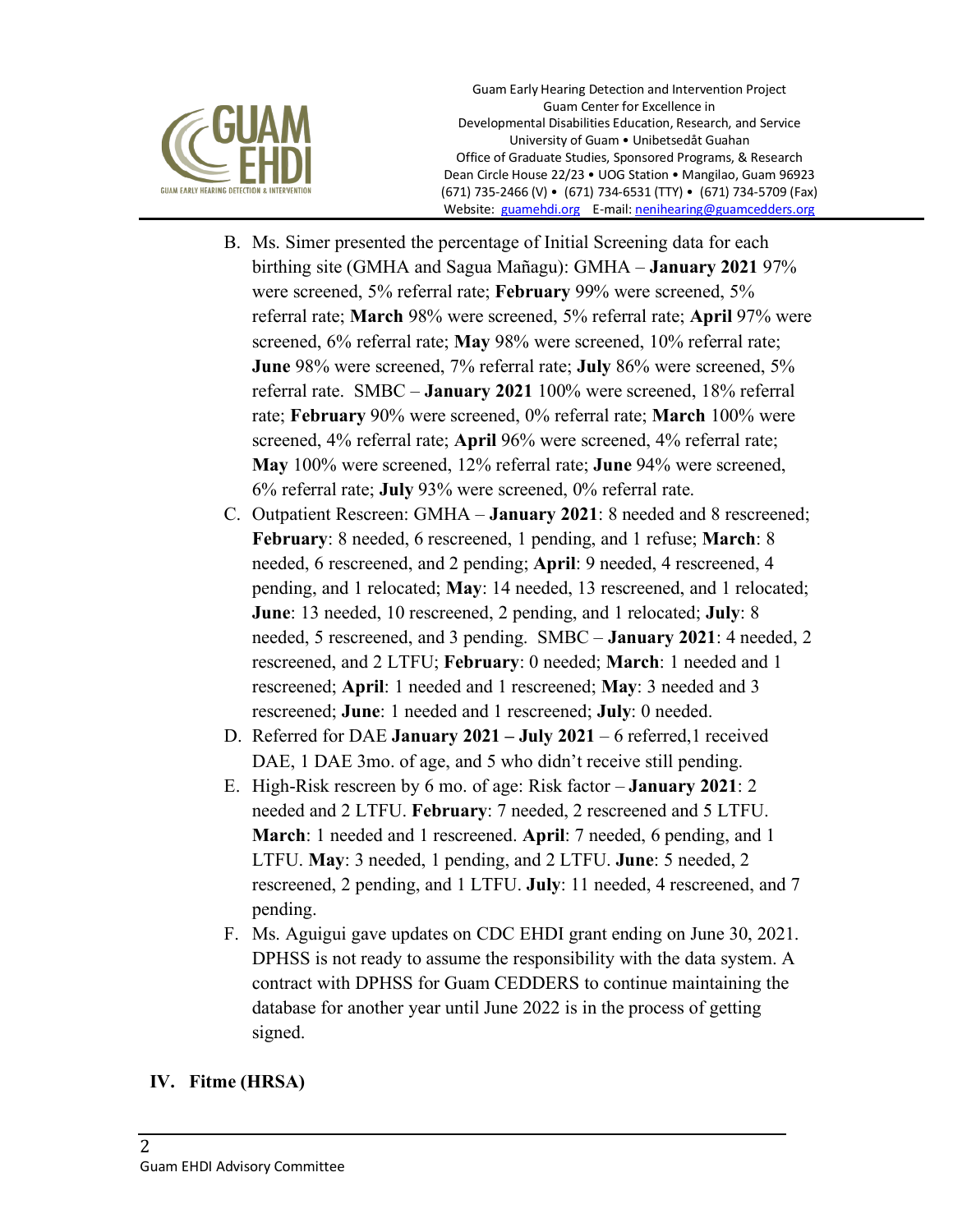

- A. Ms. Wusstig discussed Na'Mas Fitme HRSA providing a summary of the overall program goal and the three Aims (see PowerPoint presentation).
	- a. AIM #1: Lead efforts to engage and coordinate all stakeholders in the state/territory EHDI system to ensure that children who are DHH are identified, diagnosed, and receive appropriate Early Intervention services;

AIM #2: Engage, educate, and train health professionals and service providers in the EHDI system;

AIM #3: Strengthen family engagement, partnership, and leadership for children and adults who are DHH, within EHDI programs and systems.

# **V. Updates**

- A. Ms. Wusstig and Ms. Aguigui discussed the following updates:
	- 1. GEIS/GDOE Outpatient Hearing Clinics
		- a) Meeting with GEIS on June 1, 2021.
		- b) Outpatient Hearing Screening on June 18- July 30, 2021.
	- 2. Outreach
		- a) KSTO and KISH Radio interviews
		- b) Poster distribution
		- c) Guam National Guard, UOG Vaccination site, EHDI bag distribution
	- 3. Learning Community Meeting
		- a) June 25, 2021, topic on JCIH Position Statement
	- 4. Compliance Survey
		- a) Proposed Plan

## **VI. AMCHP**

- A. Ms. Wusstig gave updates on the Guam Cares Telehealth GCT Project.
	- 1.Partnered with Guam Early Intervention System, Guam Hearing Doctors, Guam Positive Parents Together, Speech and Language Pathologist – May Camacho.
	- 2. Outpatient clinic with GHD, April 12 total screened: 4; April 26 total screened: 4.
	- 3. DAE clinic with GHD, April 19 and 23: 2 evaluations conducted.